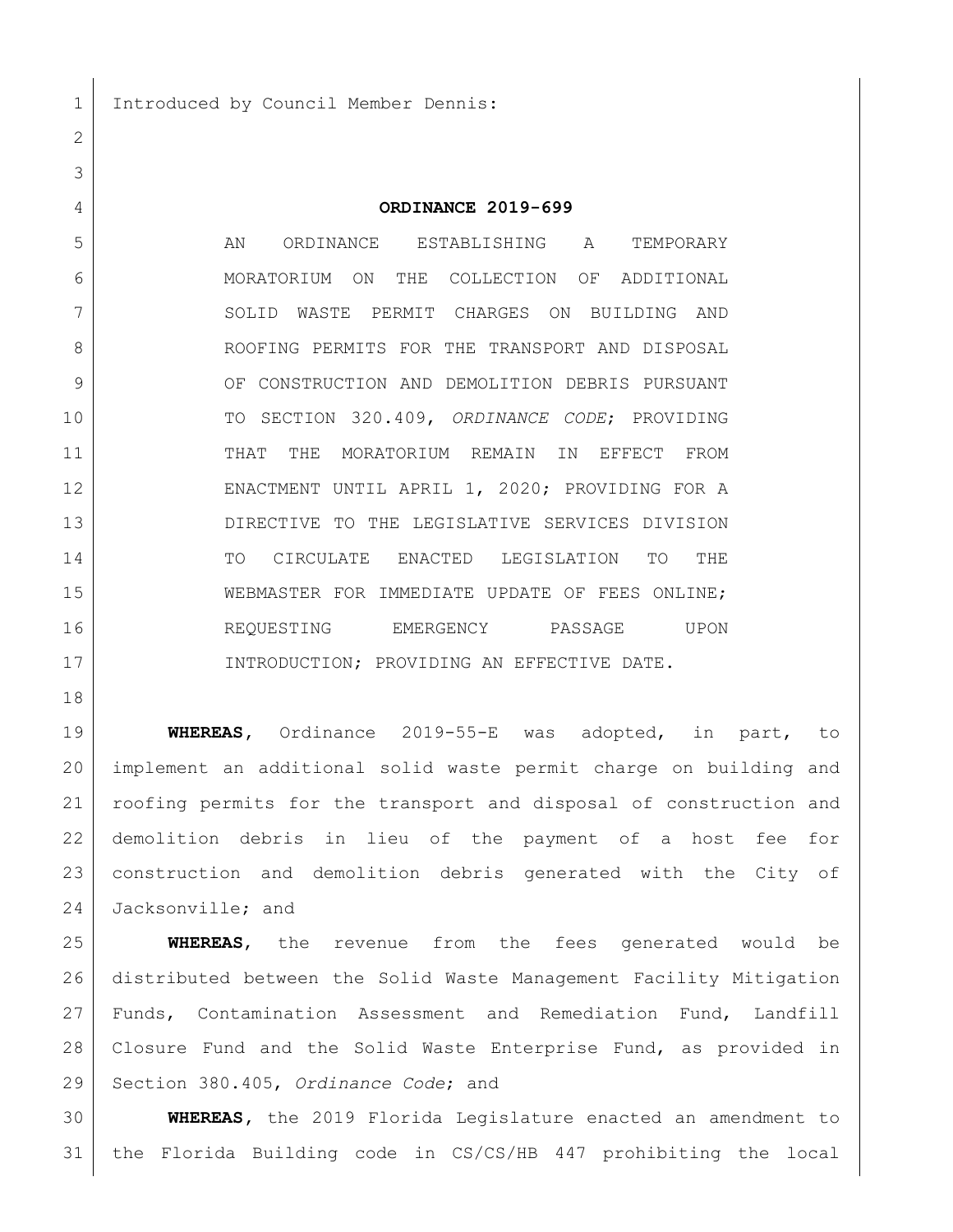enforcement agencies from charging surcharges other similar fees not directly related to the enforcement of the Florida Building Code, a copy of an excerpt of §553.80, F.S., is attached hereto as **Exhibit 1**; and

 **WHEREAS**, in an attempt to evaluate the increase in building code permit fees approved by Ordinance 2019-55-E and Section 320.409 (Scheduling of Permit Fees), *Ordinance Code*, with the Florida Legislature's amendment to Florida Statutes §553.80, the City of Jacksonville desires to place a moratorium on the increase of permit fees, until an analysis of the fees and the use of same 11 has been conducted, now therefore; now therefore

**BE IT ORDAINED** by the Council of the City of Jacksonville:

**Section 1. Findings and Statement of Intent.**

14 (a) The above recitals are hereby adopted as the Council's 15 Findings of Fact; and

 (b) The Council will be undertaking a review of the City's current laws governing the permit fees, Ordinance 2019-55-E and the 18 amendments to Florida Statute §553.80.

 **Section 2. Temporary Moratorium Imposed.** The Council hereby imposes a 6 month temporary moratorium on the collection of additional solid waste permit charges on building and roofing permits for the transport and disposal of construction and demolition debris pursuant to Section 320.409, *Ordinance Code*. This moratorium shall apply to all applications for additional solid waste permit charge on building and roofing permits until April 1, 2020. The rates in place prior to the enactment of 2019- 55-E shall be applicable, a copy of those rates are attached hereto as **Exhibit 2**.

 **Section 3. Duration of Moratorium.** This moratorium shall remain in effect from enactment until April 1, 2020.

**Section 4. Directive to Legislative Services Division.**